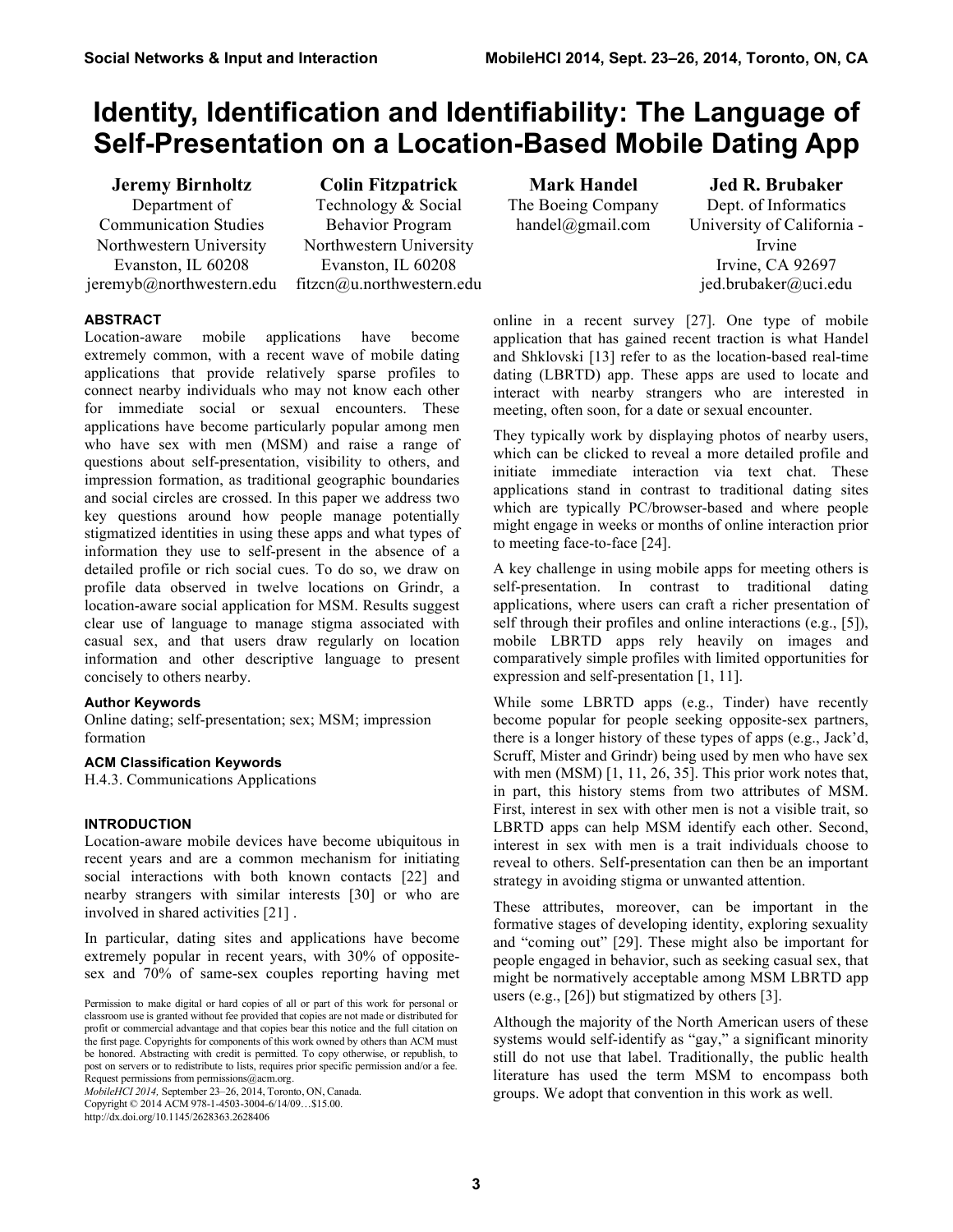In the paper that follows, we present an analysis of the language used in self-presentation profiles on Grindr, an LBRTD app for MSM. By examining structured and free text elements of user profiles, we seek to better understand how users draw on language and other resources to present themselves in a novel reduced-cue environment.

### **BACKGROUND**

There have been numerous studies of self-presentation tactics on social networks (e.g., [19]) and online dating sites [5, 15, 24, 31]. In general these have found that people carefully select content to share with others to evoke a positive response either from friends (in the network case) or others (in the dating case). They may also embellish slightly, but within warranting constraints [34] and the possibility of a face-to-face meeting or trusting relationship [5]. There has been more limited study of people's language for presenting themselves on these sites and apps, focusing in particular on deception [31] and whether profiles contain words related to health issues or drug use [13].

From a self-presentation standpoint, mobile LBRTD apps raise multiple challenges. Given the physical constraints of a mobile device (e.g., screen size, etc.), people must present information very concisely. This is similar to the reduced cues environment of online chat rooms in Jones [17], where users move from abstract textual representations to more realized photographs, videos, and, at times, face-to-face interactions. LBRTD apps raise three unique questions around impression management where users may quickly from the abstract to the real or concrete. For each question, we draw on data from both large urban environments with diverse populations, and college or university towns where many people may see each other regularly and may also be exploring their sexuality or identity.

# **Appearing Attractive: Sharing Structured Information**

Physical attractiveness has been shown to be a key trait in the success of online dating profiles [15]. On mobile LBRTD apps, attractiveness is typically conveyed via one's photograph and physical attributes entered into the structured elements of the profile [1]. Drawing on Goffman's [8] framework for self-presentation, these attributes in a mobile LBRTD become "given" aspects of impression in the decision to share them online, rather than "given off" in an in-person meeting. Though they are indicators of one's physical appearance (which is not typically malleable when it comes to matters of height and weight), they can be selectively or deceptively disclosed because of constrained cues of the online environment [17, 33].

These elements of the profile are important in mobile LBRTD apps for two reasons. First, they provide a concise summary of one's attributes and, ideally, an impression of attractiveness. Second, if one wishes to meet others face-toface, the attributes must be reasonably accurate [32]. At the same time, they must also present the user in a positive light if they are to be effective. We therefore first asked:

*RQ1: What types of information do mobile LBRTD app users share in the structured elements of the profile and what does this information communicate about them?*

# **Language of Identification**

In addition to structured parameters described above, people also have the opportunity to craft short text fragments that are part of their profiles in most LBRTD apps. Beyond creating the appearance of physical attractiveness, these can be used to craft a more detailed presentation. There are several ways in which we might expect this to occur. First, Goffman [8] suggests that setting plays an important part in impression formation. People may wish to identify themselves with their geographic location, such as a neighborhood, city or institution, an act that Jones terms social attraction, or relating oneself to a known group or entity [CITE]. This can serve to establish that they are nearby, and may also convey cues about socioeconomic status, race, and other factors that can vary across geographic and institutional boundaries [16].

Identification with specific neighborhoods becomes problematic in many LBRTD apps, however, these apps do not reveal the actual location of others but instead reveal only the linear distance between the user and others signed in. That is, one can see who is nearby and one's distance from these users (in feet, meters, miles etc.), but cannot see their specific location or its name [1]. This differs from several prior location-aware technologies in which location names play a key role in both identifying the location of others for coordination and in self-presentation [12, 22].

In traditional dating sites, for example, people may identify with an explicit metropolitan area or geographic region. On social network sites people often identify with specific institutions (e.g., universities or employers) or cities and other places [19]. Check-in sites like Foursquare also allow people to identify with locations by checking in; and concerns about self-presentation have been shown to affect how people decide where to check in and how they form impressions of other users [12].

When identification cues are taken away, it is worthwhile for researchers and designers to explore how people respond. On the one hand, people might appreciate features that obfuscate location details and opt not to share these due to privacy or other concerns. On the other hand, they might seek strategies to re-insert this information for selfpresentation, social attraction, or other goals. We asked:

*RQ2: In the absence of overt location identifiers or descriptions, how do mobile LBRTD apps use language to craft identity around setting or other elements of selfpresentation?*

### **Seeking Sex? The Language of Stigma**

Continuing to draw on Goffman's framework, cues related to sex and sexuality can be complicated in the case of mobile LBRTD apps for MSM. Drawing on Litt's [23] notion of the "imagined audience," we may consider that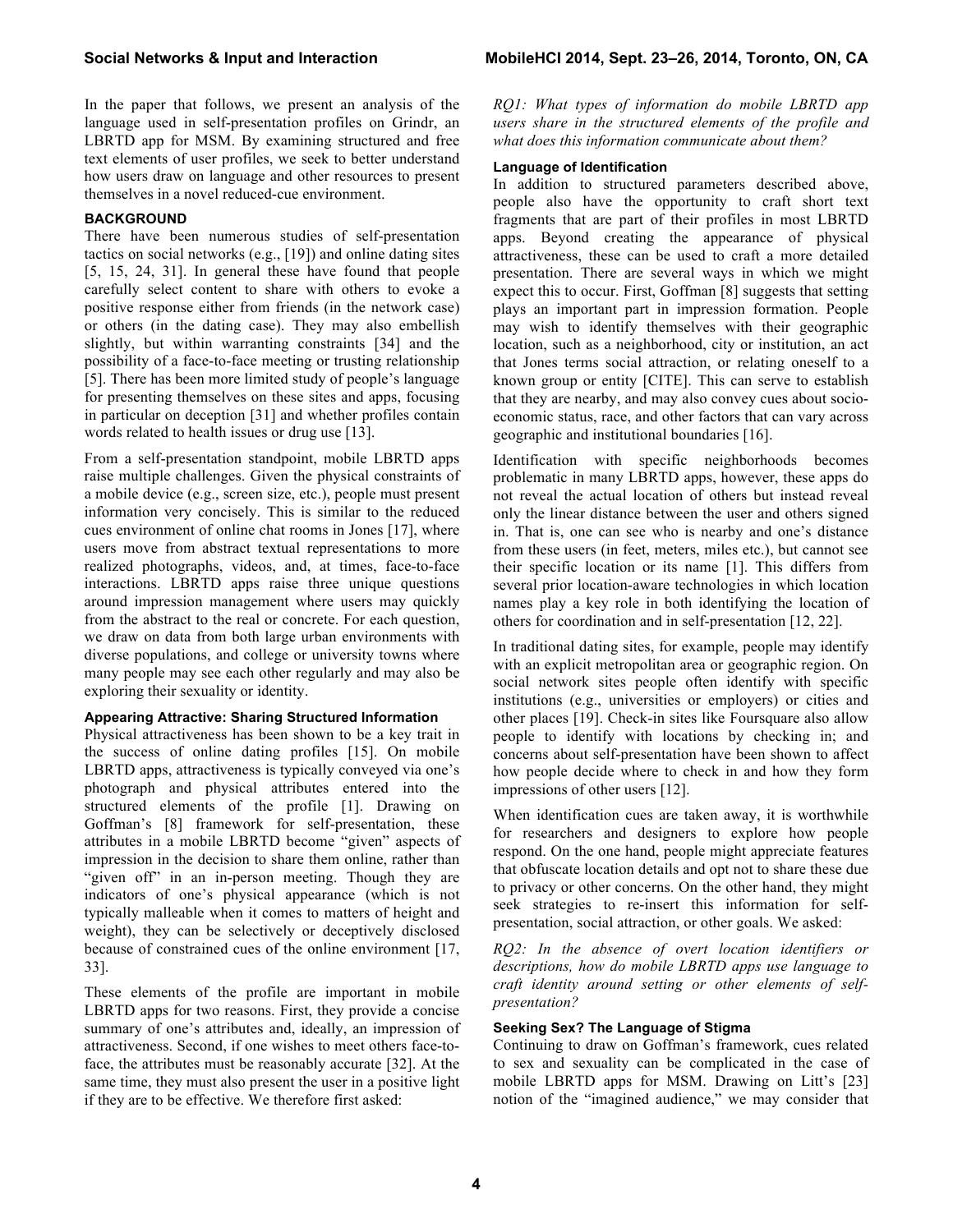people exercise caution in self-presentation on LBRTDs because their ideal imagined audience of potential sex or dating partners may not correlate with the actual audience. This tension is likely to play out in several ways.

First, the notion of an MSM identity itself may be problematic for some in that it violates the norms or expectations of their social communities, in the sense described by Goffman's [9] notion of "stigma." These individuals, such as those on the "down low" described by King [18] or those who are exploring their identity [10, 29], may wish to avoid what Woo [36] refers to as "identifiability" on these apps. That is, they do not wish for their profile information to be easily traced back to their offline identity by others who may log into the app. Some may also wish to connect with others who are similarly concerned about discretion [18, 36].

Second, even for those who do not feel stigmatized, there is often concern about "slut shaming" or being perceived as one who frequently engages in casual sex [1, 3]. Thus, some users may be comfortable with the idea of appearing on an LBRTD app for MSM, but may seek to self-present in a way that distances them from seeking sex.

Third, despite the caveats above, users who are seeking sexual encounters may wish to present specific information about sexual preferences or characteristics specific to themselves [13]. Jones would describe this process as moving interactions from the abstract to the realized, and from social attraction to personal attraction. How they do so while balancing concerns around stigmatized identity, however, is an open question. We therefore asked:

*RQ3: Is there evidence of stigma around sexuality for mobile LBRTD app users, and how do they manage it?* 

### **METHOD**

### **About the App**

Grindr, the LBRTD app we chose to study is one of the more popular MSM-oriented apps. These apps generally have a similar user interface, opening with a grid or list of a certain number of nearby users consisting of a thumbnail image, a username and very brief demographic information (e.g. age and height/weight, at most) for each. They allow the user to tap on a thumbnail to see a larger picture and more detailed description (see e.g., [1, 26] for more detail).

On Grindr, profile information consists of a user-chosen username (which can be omitted if desired); demographic details including age, height, weight, and ethnicity (Asian, black, Latino, Middle Eastern, Mixed, Native American, white, South Asian and other). The user can hide some or all of these attributes. In addition, there is a field called "Looking for," which includes a range of relationship types (from "chat" and "dates" to "friends" with multiple selections possible), and current relationship status (eight options, including "single," "dating," "married," and "open relationship;" this range is typical of MSM-oriented apps.) Both of these fields could also be set to "Do Not Show."

Finally, there was an 80-character "headline," a 255 character "About me" section, and the full image of the thumbnail. App policy requires that users avoid explicit sexual images or text in their profile content.

#### **Data Collection**

Our data consist of observations gathered between January 13<sup>th</sup> and February 13<sup>th</sup> 2012 from Grindr. We were aware of ethical concerns raised in the past around the use of quasipublic profile data from social networking [37]. We believe it is reasonable to consider these data quasi-public as they are visible to anybody who downloads the free application, and users are instructed by Grindr's privacy policy to share no information that they do not consider to be or wish to be public.

At the same time, we do not wish to further share potentially sensitive information or in any way threaten the privacy of users or the integrity of the user community for the application we studied. In consultation with our Institutional Review Board, which approved this project, we do not report any profile details at the individual level that could in any way be identifying, relying instead on aggregate analyses or substituting similar terms where specific terms or details might be construed as identifying.

To gather data we used a custom-written Java application that emulated the Grindr client app. This application would log in every ten minutes, at a pre-determined, "pinned" location and gather information about all users visible from the pin location. Because of restrictions of the Grindr service, this would max out between 75-125 individuals. The information gathered included a unique user ID, distance from the application's location "pin," as well as their profile information. The profile information was collected anew at each ten-minute interval. We selected 12 locations, dividing these equally between large urban centers in North America, as well as cities and towns identified with large universities in the United States.

Because Grindr limits the number of users it displays, this in the large urban cities the "last" person on the list would often be less than 1km away from the pin, compared to 10- 20km away from the pin in college towns. These locations were chosen to enable us to compare differences between urban and college town use of the app.

### **Analyses**

Our data collection method allowed us to have several different units of analysis. For the population demographics, our unit of analysis is the unique user; regardless of the number of times the user was online, only the first observation was used.

We also did several textual analyses to learn about the content of the free text written by users. In these cases, our unit of analysis is the *distinct profile text*. Any change in the profile text (made up of the username, the headline and "about me" text) would generate a new distinct profile observation. So, this is more observations than unique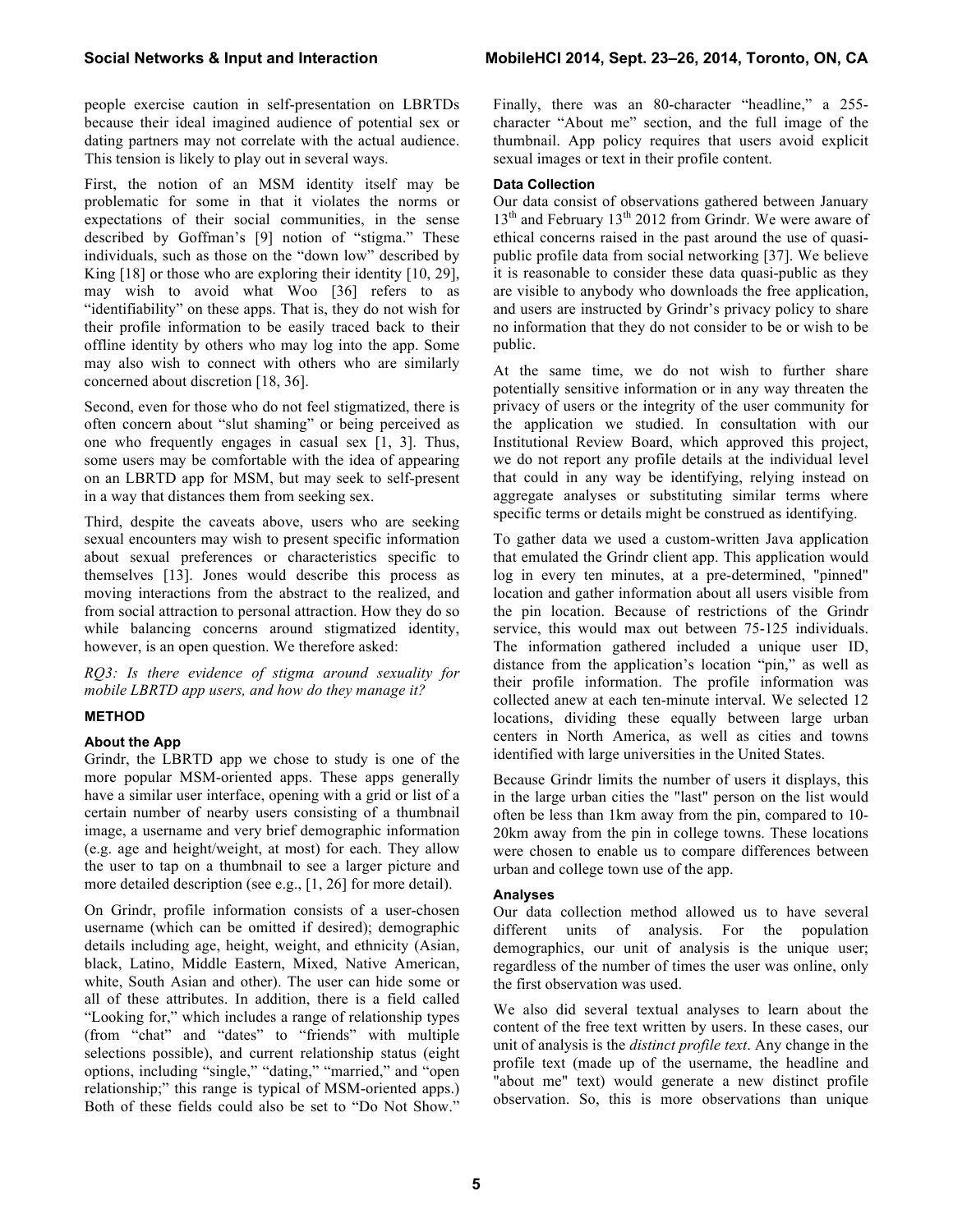users, but fewer than every incidence in the entire database. In general, profiles were not changed very often; across the entire set of urban and college town users, we saw about 15% of users change their profile at least once. However, the changes were often substantial. For instance, in one case the first profile included "*easy going and open minded*," while the update was "*Not into hook-ups*," showing a possible change in intentions in using the application. By capturing all variants of profiles, we can better understand the range of presentation styles. We explain details of each text analysis in the sections below.

# **RESULTS**

Demographic statistics reported here are based on observations of 69,950 unique individual profiles observed in six college towns (23,530 profiles) around the midwest and southeast United States and six major urban areas (46,420 profiles) in the United States and Canada.

#### **Structured Self-Presentation**

We were first interested in what structured data people chose present, and how this varied across the two types of locations. Results can be seen in Table 1. We first look at general demographic traits overall, and for the specific locations. We note that – because people chose not to share certain traits – this is necessarily not an examination of the user base of this application, but rather an examination of the traits that people chose to share.

|        | College Town  |       |      |               | Urban |           |  |
|--------|---------------|-------|------|---------------|-------|-----------|--|
|        | $(N = 23591)$ |       |      | $(N = 47335)$ |       |           |  |
|        | Share         | Mean  | SD.  | Share         | Mean  | <b>SD</b> |  |
| Age    | 78.3%         | 28.7  | 8.9  | 76.5%         | 31.0  | 8.4       |  |
| Height | 82.1%         | 179.5 | 7.1  | 83.9%         | 178.9 | 6.9       |  |
| Weight | 71.2%         | 78.0  | 14.4 | 74 8%         | 75.8  | 12.0      |  |

### **Table 1. Age (in years), height (cm), weight (kg) and the fraction of users sharing each trait, by location type.**

We first looked at general traits that people shared (see Table 1). A significant majority of people shared their age (77.0% overall), with similar fractions in both college towns (78.3%) and urban areas (76.5%). Not surprisingly the average age was lower for college towns (28.7 years) than for urban areas (31.0 years), but only by about 2 years.

Interestingly, when it came to physical attributes such as height and weight, both were shared by the majority of users but more people shared height (82.1% college towns; 83.9% urban) than shared weight (71.2% in college towns; 74.8% in urban). This likely reflects the importance of weight in assessing attractiveness of others. It is interesting, however, in that weight is a theoretically mutable trait that was frequently reported to be deceptive in prior studies of dating. Participants here may have found it more useful to simply exclude weight than to exaggerate or otherwise deceive others. As partial support for this argument, we note that the average weight reported by users (76.86 kg) is substantially less than the average for American men over 20 (88.3 kg, [25]). This stands in contrast to height, where

the average height reported by users (178.8 cm) is nearly equal to the national average (176.3 cm).

As Table 2 shows, we looked at whether people shared ethnicity information. In both college towns (73.8%) and urban areas (72.7%), most users chose to share ethnicity or race. The vast majority of those who displayed ethnicity identified as white, though this fraction was higher in college towns  $(65.6\%)$  than in urban areas  $(59.0\%)$ . The next most common reported ethnicity was "black" with 11.9% in college towns and 4.7% in urban areas.

|                       | College town  | Urban         |  |
|-----------------------|---------------|---------------|--|
|                       | $(N = 23591)$ | $(N = 47335)$ |  |
| Share ethnicity       | 73.8%         | 72.7%         |  |
| Asian                 | 2.4%          | 8.6%          |  |
| <b>Black</b>          | 11.9%         | 4.7%          |  |
| Latino                | 10.9%         | 14.7%         |  |
| Middle Eastern        | .41%          | 1.42%         |  |
| Mixed                 | 6.7%          | 9.1%          |  |
| Native American       | .4%           | $.2\%$        |  |
| Other                 | 1.5%          | 1.8%          |  |
| South Asian           | $.2\%$        | .4%           |  |
| White                 | 65.6%         | 59.0%         |  |
| Share relationship    | 61.5%         | 58.6%         |  |
| status                |               |               |  |
| Dating                | 2.3%          | 1.9%          |  |
| Engaged               | $.3\%$        | $.2\%$        |  |
| Exclusive             | .9%           | .6%           |  |
| Married               | 1.4%          | .9%           |  |
| Open                  | 2.5%          | 3.8%          |  |
| Partnered             | $6.0\%$       | 5.9%          |  |
| Single                | 85.1%         | 85.9%         |  |
| Share<br>relationship | 61.%          | 54.6%         |  |
| goals                 |               |               |  |
| Friends               | 56.1%         | 47.5%         |  |
| Chat                  | 48.4%         | 38.5%         |  |
| Dates                 | 38.2%         | 38.2%         |  |
| Networking            | 29.8%         | 26.7%         |  |
| Relationship          | 27.4%         | 25.7%         |  |

#### **Table 2. Profile attributes and fraction of users sharing each.**

We next looked at whether people shared their relationship status. Again, this is an indicator of how people might wish to be perceived. For example, those seeking a relationship may be more likely to identify as "single," whereas those in relationships seeking extra-dyadic encounters (which are stigmatized by some) may be more likely to obfuscate by not sharing a relationship status. Overall, the proportion of users who shared any relationship status was slightly different between college towns (64.3%) and urban areas  $(58.4\%)$ .

Users generally reported being single in both college towns  $(85.1\%)$  and urban areas  $(85.9\%)$ . The "open" option was not used frequently, but interestingly was used slightly more in urban (3.9%) than college town (2.5%) settings.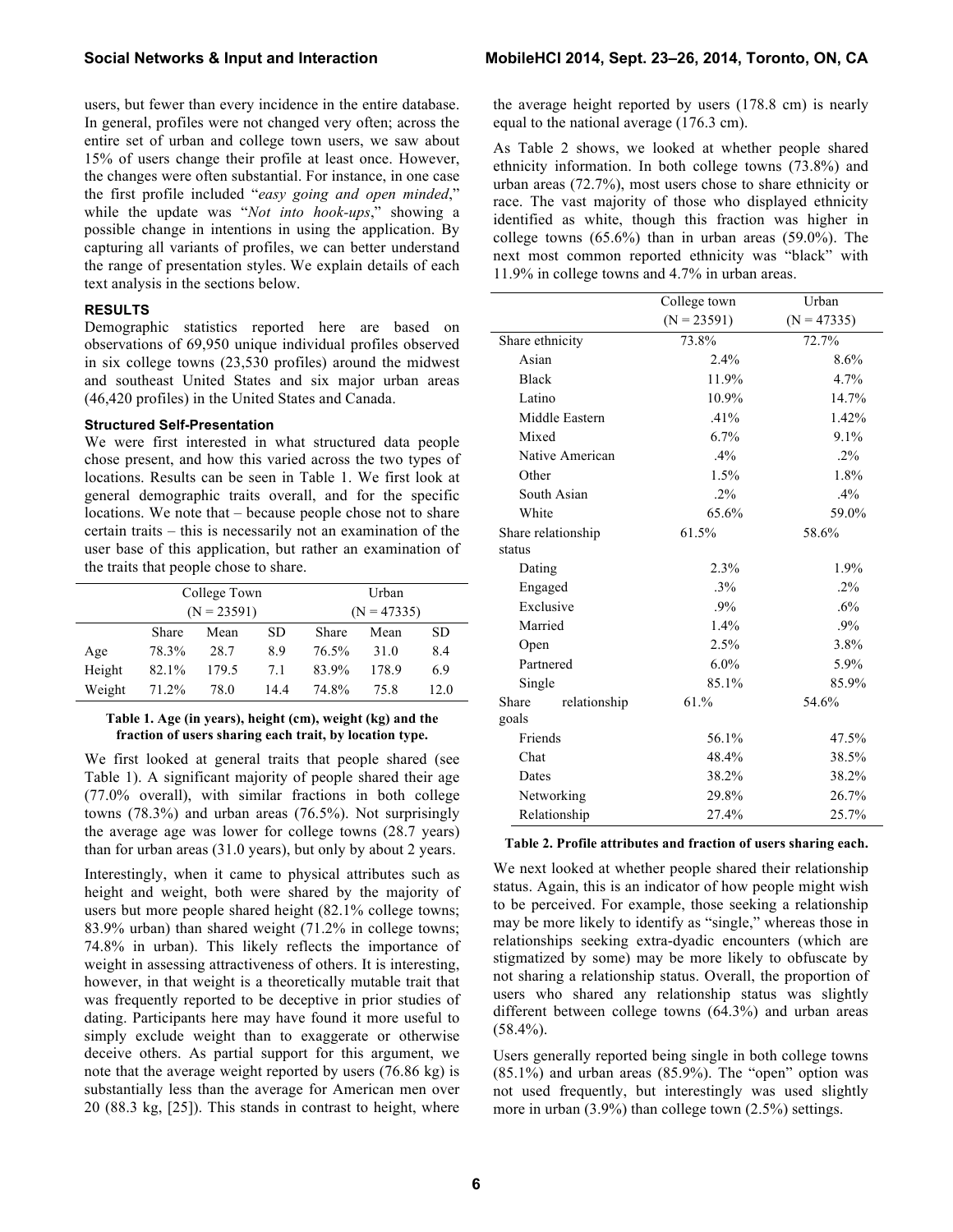We next examined what relationship goals people expressed in using the app. Multiple goals can be expressed in the same profile via checkboxes. We view this as one indicator of how people wished to be seen as users of the app, and what sort of others they might be trying to attract.

As can be seen in Table 2, most users expressed at least one goal, with the fraction reporting being higher in college towns  $(61.6\%)$  than in urban areas  $(54.6\%)$ . The distribution of goals varied somewhat according to the type of location being examined. While the distribution in both settings is skewed toward friends, it is more even across the different categories in urban environments.

To begin to address the issues in the next section on categorical self-impression using location words, we first wondered whether people allowed others to see their relative position (i.e., distance away). A significant majority of users shared relative position in both college towns (81.2%) and urban environments (83.4%), with similar proportions in both.

#### **Language of Identification**

To explore language use in profiles, we searched for any occurrence of words on several categorical lists (categories detailed below), for both the set of all college town (N=32,467) and urban (N=56,273) profiles containing free text. Each instance of a word was tracked, along with the total number of profiles containing at least one of the words in a category. One thing that became immediately clear in our analyses is that there was no apparently dominant strategy in linguistic self-presentation. All of the category analyses described below identified only 10-20% of profiles as using a particular approach. We describe the many approaches we observed.

|                  | College Town | Urban      |
|------------------|--------------|------------|
|                  | $(N=3795)$   | $(N=6493)$ |
| Neighborhood     | 22.4%        | 35.9%      |
| Cities           | 29.2%        | $46.3\%$   |
| States/provinces | 28.0%        | 97%        |
| Institutions     | 20.4%        | $81\%$     |

#### **Table 3. Frequency of location and institution word usage.**

#### *Locative Language*

We were interested in how users drew on language of places and locations to identify themselves in ways that identified them with these locations. To explore this question we first manually examined the text of the profiles in our data set as well as others visible to us through our own use of the app. Through this informal examination, found that users tended to identify with neighborhoods within cities, with cities or states (particularly when they were from elsewhere), and with institutions – particularly universities – in or around their location. We therefore created word lists at each of these levels of analysis. As Table 3 shows, we found that 3795 (11.7%) college town and 6493 (11.3%) urban profiles used location words.

Our list of 1565 neighborhoods was compiled by aggregating lists of neighborhoods from the Wikipedia page for each of the cities where data were collected. As Table 3 shows, of the profiles using at least one location word, 22.4% of college town and 35.9% of urban profiles used neighborhood words. Our list of cities included the 12 cities where we collected data (including common abbreviations and colloquialisms) plus cities in the vicinity of the college towns identified via maps and our own knowledge of the areas. Of the profiles using at least one location word, 36.4% of college town and 47.3% of urban profiles used city words. For states and provinces, we used a list of the 50 US states and all Canadian provinces and 2-letter postal abbreviations. We found that 28% of college town and 9.7% of urban profiles contained these terms.

Finally, we included institutions as locations because they are landmarks with which we found in our informal observations that people frequently seek to identify with. This could be particularly important from a selfpresentation standpoint in college towns, where affiliation with a university can be a signal of socio-economic or educational status and where students may wish to meet only other students. We assembled a list of 33 educational institution names, abbreviations, and slang in and around the data gathering sites.Surprisingly, however, a relatively small fraction of college town profiles that used location words explicitly mentioned institutions (25.4%). This occurred much less frequently in urban profiles (8.2%).

From these data, there are two key observations. The first is intuitive in that neighborhoods seem to be used more for identification in larger cities than in smaller ones. From a location-awareness standpoint, this makes sense in that one may wish to signal to others that one is in or is from a particular neighborhood when seeking others or moving about a large urban area where displayed users may change more often given population density. Similarly, institutional identifiers were used much more often in college town profiles than in urban profiles, despite the presence of many universities in the cities where we gathered data. These could potentially be serving a locative function, but are more likely a way for students to identify each other and separate themselves from others in the area.

The second observation is less intuitive. Despite city words presumably being less useful as locative identifiers within cities themselves (i.e., when one is in Chicago, presumably everybody nearby is also in Chicago), they are actually used more frequently in urban environments than in college towns. This suggests that people are using city names for self-presentation, either within their city or when traveling.

To explore this possibility, we then looked for a set of 6 words related to travel and transience (i.e., "visiting," "in town," etc.). We found that 2.4% of college town (773) and 3.1% of urban (1762) profiles contained at least one of these terms. Of those profiles, "visiting" was by far the most common. It accounted for 86.2% and 89.5% of college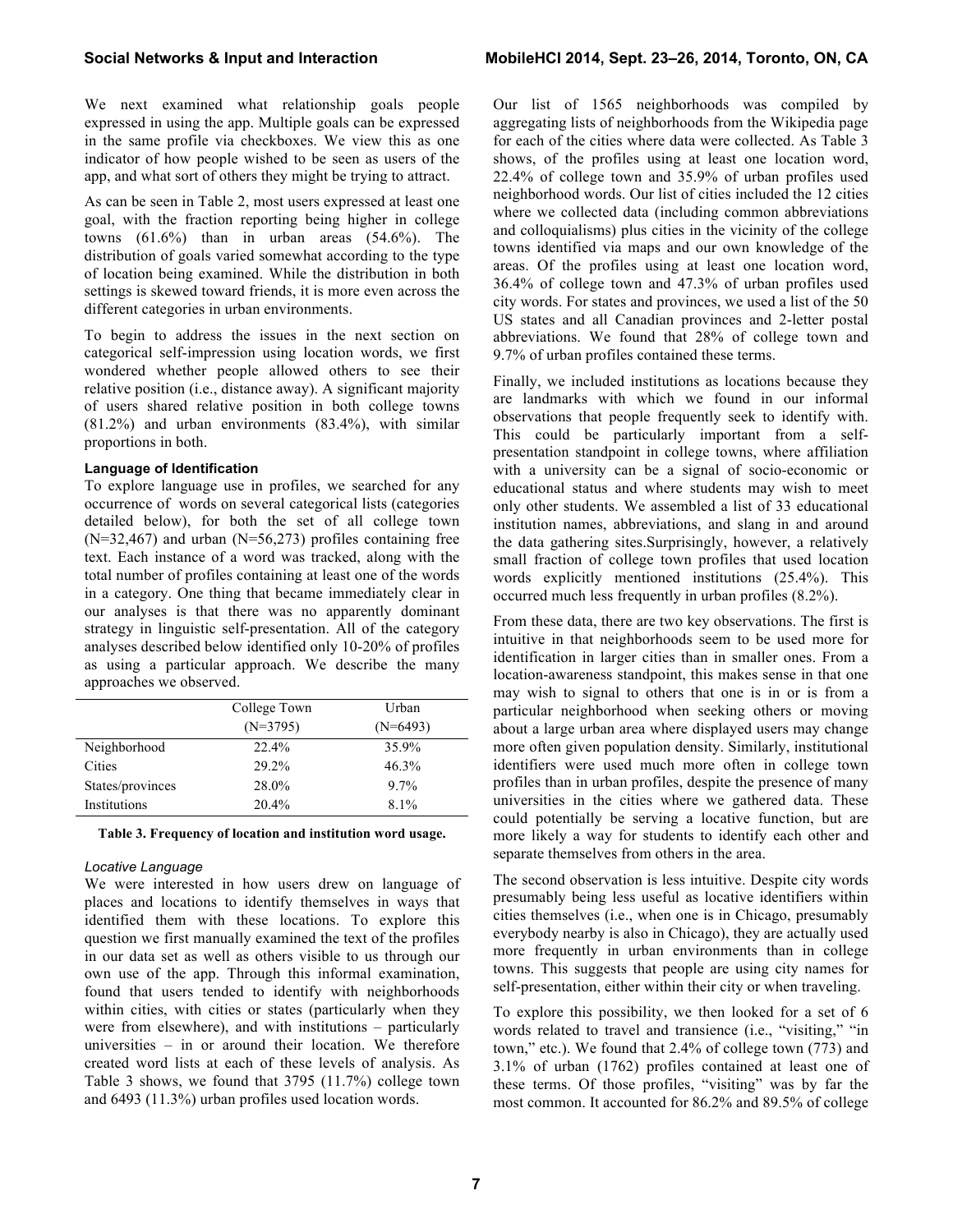and urban profiles respectively. We also looked for the cooccurrence of words related to transience along with the name of at least one city. These co-occurred in 13.3% (college town) and 17.7% (urban) of all city word uses.

|           | College Town | Urban      |
|-----------|--------------|------------|
|           | $(N=510)$    | $(N=1104)$ |
| Twink     | 11.0%        | 10.4%      |
| Otter     | 8.8%         | $7.4\%$    |
| Cub       | $3.7\%$      | 2.8%       |
| Bear      | 14.9%        | 8.7%       |
| Pup       | $1.0\%$      | 0.8%       |
| Gym Bunny | $0.2\%$      | 0.4%       |
| Chub      | 1.2%         | $0.9\%$    |
| Daddy     | 15.9%        | 15.5%      |
| Gym Rat   | $2.7\%$      | $1.5\%$    |
| Muscle    | 18.4%        | 42.0%      |
| Wolf      | $3.3\%$      | 4.7%       |
| Chaser    | $2.2\%$      | $2.0\%$    |
| Bull      | 1.2%         | 0.5%       |
| Average   | 21.8%        | 11.6%      |

#### **Table 4. Frequency of body descriptor terms.**

### *Personal Descriptors*

Our informal observations suggested that people also used certain terms to describe themselves, in ways that were both physically descriptive or indicators of professional status.

For physical description, we compiled a list of words related to body type "cliques" (see Table 4). This list was assembled from the online Gay Cliques Census<sup>1</sup>, which reflects historical, informal labels used among MSM (e.g., [20]). Again, a relatively small fraction of overall profiles contained at least one of these terms (3.0% college town; 4.1% urban). Of those who did include clique words, "muscle," occurred less often in college town (18.0%) than in urban settings (42.0%). In contrast to this, "average" (a body type not typically associated with substantial muscles) occurred more often in college towns (21.8%) than in urban settings (11.6%). Of other body type words, most others occurred at relatively similar frequencies with the exception of "bear," which occurred more frequently in college towns (14.9% vs. 8.7%). The key point here is that these category descriptors appear to be relatively universal in their usage in these locations, and that people clearly used these to selfpresent concisely.

In addition to physical descriptors, we also looked at categorical descriptors related to professional identity or educational status (see Table 5). We found that 6.0% of college town and 3.4% of urban profiles included at least one of these words. Not surprisingly, the words "college" and "student" occurred more often in college town profiles (57.1% "student"; 30.6% "college") than in urban profiles

1

(30.6% "student"; 8.9% "college"). The opposite was true for the term "professional" (or "prof") and educated. Educated occurred in 11.6% of college town profiles and 22.3% of urban profiles; while "professional" occurred in 18.7% of college town profiles and 48.7% of urban profiles.

|              | College Town | Urban      |
|--------------|--------------|------------|
|              | $(N=1956)$   | $(N=1927)$ |
| College      | 21.5%        | $8.9\%$    |
| Student      | 57.1%        | 30.6%      |
| Professional | $18.7\%$     | 48.7%      |
| Educated     | 11.6%        | 22.3%      |

| Table 5. Frequency of status words by location type. |  |  |
|------------------------------------------------------|--|--|
|                                                      |  |  |

What is interesting here is that the dominant terms both likely convey cues about status to the desired audience. Both students and professionals likely wish to meet others like themselves; these terms allow them to do so.

#### **Language and Stigma**

While we noted earlier that people used a wide range of linguistic strategies in self-presentation, we noticed that the most frequently occurring word across all profiles was "looking" (3951 appearances). This word likely occurs frequently because it has several meanings in this context, which were evident in our manual examination of profile text, experience with LBRTD apps, and in literature cited above. Specifically, "looking" can be used on it's own to indicate or verify that one is seeking an immediate sexual encounter (e.g., "looking now"), can be used to indicate what one seeks on the app (e.g., "looking for fun"), or can be used in the negative to indicate what one is *not* looking for on the app (e.g., "not looking for fun"). Given these potential meanings and relationships to adjacent words, we used a more detailed analytic approach.

#### *Looking For "Looking For"*

We ran a regular expression script to extract all words following the phrases "looking for" and "not looking for." We then used the frequencies of extracted words to generate an additional list of words for further analysis.

What is most striking in these results (see Figure 1) is the way in which people seem to manage potential stigma around seeking casual sex. Those who are seeking casual sex partners tend to use euphemistic terms (e.g., "fun") or abbreviations (e.g., "nsa," meaning "no strings attached"). Combined, these two terms occurred in 10.4% of college town and 14.1% of urban profiles that included a "looking" clause. The term "hookup" (and variants) was rarely (0.6% college town; 0.7% urban) used in a "looking" clause.

In contrast, people explicitly not seeking casual sex partners very rarely used euphemistic terms or abbreviations. "Fun" and "nsa" are used in a combined 0.0% of college town and 0.5% of urban profiles containing a "not looking for clause." Instead, these users tended to use the term "hookup" much more frequently, in 41.7% of college town and 25.2% of urban profiles containing a "not looking for"

<sup>1</sup> http://www.studiomoh.com/fun/census/results.php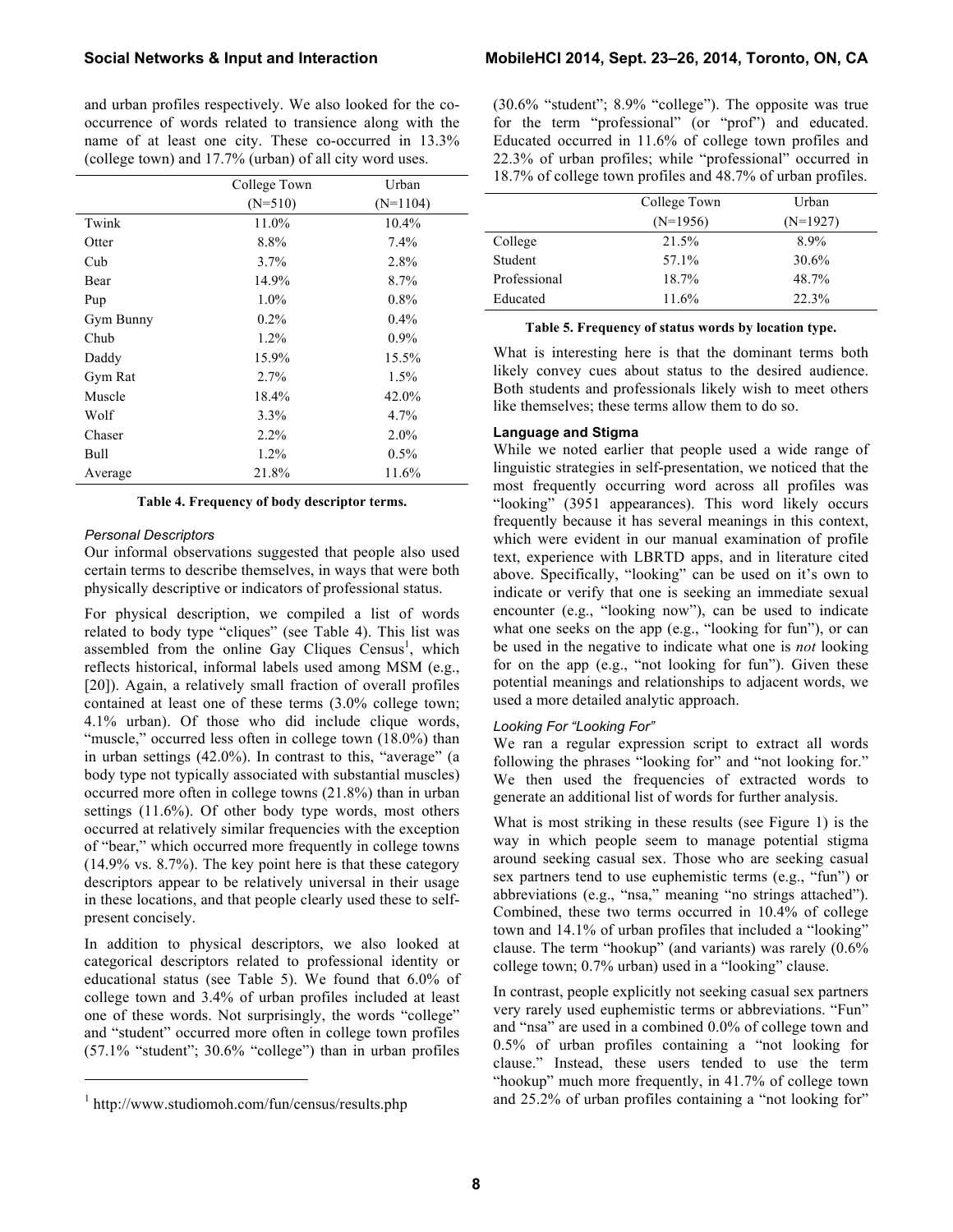

**Figure 1. Terms in "looking for" and "not looking for" clauses, by location type.** 

clause. This is particularly interesting for college towns, where popular press reports suggest that slut shaming or other stigma related to sex might be a greater concern. Thus, people – and particularly those in college towns – seem to be carefully presenting themselves as not looking for casual sex to avoid potential stigma.

Another ambiguous term commonly used in "looking for" or "not looking for" clauses is "friends." Those looking for friends may be seeking genuine friendship, but may also be using the term euphemistically to refer to friendship with a sexual component (e.g., "friends with benefits;" see analysis below). Thus, as with other euphemistic terms potentially related to sex, we would expect to see a large number of people "looking for" friends and a small number of people who explicitly state that they are "not looking for" friends. Indeed, Figure 1 again reveals that this was the case, with 27.3% of college town and 18.2% of urban "looking for" clauses including friends, in contrast to only 2.6% and 1.8% of "not looking for" clauses, respectively.

#### *No Means "No"*

We were also interested in how people used the word "no." Again, this can be used in different ways. We found that 2637 college town (8%) and 5903 urban profiles (10.5%) had "no" clauses. The most common way to use a "no" clause was to specify an expectation that others have a face picture (or "pic") available if those others wished to chat or receive a reply. This is evident in that, of those profiles with "no" clauses, 7.5% (college town) and 12.2% (urban) contain "face;" 11.9% (college town) and 10.3% (urban) contain "pic(tures)" or "facepic;" 10.5% (college town) and 12.1% (urban) contain "chat;" and 5.5% (college town) and 5.2% contain "response." These are by far the most common words that occurred in "no" clauses.

The next most common use of "no" clauses was similar to the use of "not looking for" clauses (see above) to define oneself in opposition to certain traits or practices. Examples of terms in this category included "hookups" (10.6% college town; 6% urban) and "drugs" (0.6% college town; 1.6% urban. These terms serve to distance the user (and

# **Social Networks & Input and Interaction MobileHCI 2014, Sept. 23–26, 2014, Toronto, ON, CA**

others' impressions, presumably) from stigmatized behaviors such as sex or drugs. Relatedly, some others used a "no" clause to mitigate or soften others' impressions of what they were looking for or how actively they were using the app. For example, several people said they had no "agenda" (2.6% college town; 1.5% urban) or "expectations" (1.9% college town; 2.2% urban).

Another common use for "no" clauses was to attempt preemptively to avoid interaction with certain others. While no single term was dominant in this regard, people used a wide range of terms. A few examples included: old(ies)  $(0.7\%$ college town; 0.2% urban), fems/feminine/girly/flamers, referring to stereotypically feminine bodily presentation (1.5% college town; 0.7% urban), fat/chubs (0.4% college town; 0.2% urban), skinny (0.1% college town; 0% urban), married/partnered/couples (0.4% college town; 0.7% urban), smoking/smokers (0.2% college town; 0.4% urban), asians, (0.6% college town; 0% urban), and republicans (0.7% college town; 0.3% urban). These "no" clauses serve an interesting dual purpose from an impression management standpoint. On the one hand, it is may be okay if the categories of people named in the "no" clause form a negative impression of a user, because the user has no interest in them in the first place. On the other hand, the use of certain words in "no" clauses (particularly around sensitive categories such as race or body weight) may cause a negative impression to be formed even by desired others.

Finally, we saw people use "no" clauses to characterize the experience they sought via terms like attitude, bs, strings, games, and drama. Together, these occurred in 8.0% of college town and 4.7% of urban profiles with no clauses.

### *Discretion and Sex*

Having established that many users sought to self-present using terms that referred to sex euphemistically or defined themselves in opposition to sex, many also did use language that indicated sexual preferences more explicitly. Using our initial examination of profiles and our experience as a guide, we aggregated a set of 18 common terms related to sex acts, preferences, and sexually-transmitted infections and HIV status. Of all the profiles we examined, 2227 (6.9%) of college town and 5643 (10.0%) contained at least one sex-related term. This difference likely reflects the concerns around slut shaming and community that are likely more prevalent in college environments or smaller communities, as discussed earlier.

Of those profiles that do contain sex-related terms, the most common terms are those related to preferred roles in sexual intercourse. These roles ("top" or "bottom") describe whether one plays a primarily penetrative (top) or primarily receptive (bottom) role. These terms (including variants e.g. "btm" or "bttm") combined were included in 89.4% of college town and 89.1% of urban profiles that contained sex words. There were substantially more profiles using "top" (55.3% college town; 52.7% urban) than "bottom" (34.4% college town; 36.4% urban).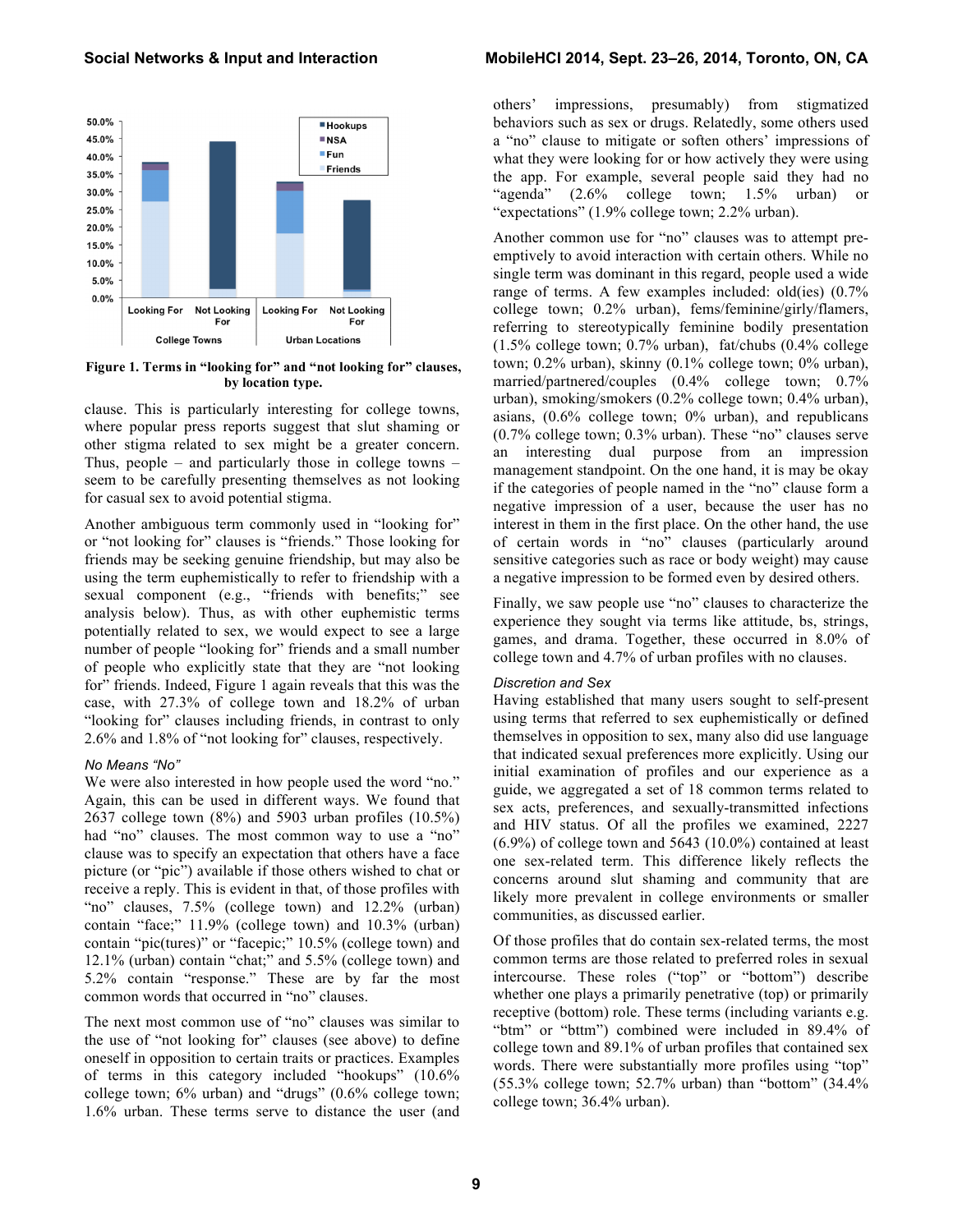|                    | College Town | Urban      |
|--------------------|--------------|------------|
|                    | $(N=2227)$   | $(N=5643)$ |
| Making out/kissing | $0.7\%$      | 1.7%       |
| Positive           | $1.2\%$      | $0.5\%$    |
| <b>Bottom</b>      | 34.4%        | 36.4%      |
| Snuggle            | 8.1%         | $9.2\%$    |
| FB                 | $1.2\%$      | $1.0\%$    |
| Oral               | 2.9%         | $1.5\%$    |
| Negative           | $3.9\%$      | $9.0\%$    |
| <b>PNP</b>         | $0.4\%$      | $2.1\%$    |
| <b>FWB</b>         | 5.8%         | 2.6%       |
| DDF                | 5.5%         | $4.4\%$    |
| Top                | 55.3%        | 52.7%      |
| Pitcher            | $0.5\%$      | $0.6\%$    |
| Catcher            | 0.3%         | 0.8%       |

### **Table 6. Frequency of sex-related terms.**

Other words related to sexual activities included cuddling/snuggling (8.1% college town; 9.2% urban) and oral (2.9% college; 1.5% urban). Another activity-related term was "pnp" (party n' play; a euphemistic term for drug use and sex together [7]), which occurred more often in urban profiles (2.1%) than in college town profiles (0.4%), though it did not occur frequently in either context.

There were a small number of profiles that mentioned disease or status. The most common of these was "ddf" ("drug and disease free"), which occurred in 5.5% of college town and 4.4% of urban profiles. Negative HIV status occurred in 3.9% of college town and 9.0% of urban profiles using sex terms, and positive status was mentioned in 1.2% of college town and 0.5% of urban profiles. Note that the Grindr app does not support an explicit field for drug use or HIV status, unlike some others.

|                 | College Town | Urban     |
|-----------------|--------------|-----------|
|                 | $(N=836)$    | $(N=743)$ |
| Closet          | 4.9%         | 2.8%      |
| Not out         | 11.7%        | 3.8%      |
| <b>Discreet</b> | 67.2%        | 73.1%     |
| DL              | $5.1\%$      | $5.7\%$   |
| Curious         | 20.1%        | 19.1%     |

#### **Table 7. Frequency of discretion and exploration words.**

Finally, given the stigma associated with MSM identity and the exploratory nature of some sexual behavior, we aggregated terms related to exploration or discretion. As Table 7 shows, 2.6% of college town and 1.3% of urban profiles contained at least one of these terms. Of those profiles, a majority used terms related to discretion. The most common was "discreet" (often misspelled "discrete," but aggregated), which was used in 67.2% of college town and 73.1% of urban profiles. Interestingly, the terms "not out" (11.7% college town; 3.8% urban) and "closet" (4.9% college town; 2.8% urban) were used more often in college towns, likely suggesting that those in college towns may

still be negotiating identity and coming out. The final term related to discretion, "dl," (an abbreviation for "down low," often associated with Afro-Americans and Latinos, see King[18]) was in 5.1% of college town and 5.7% of urban profiles.

The final term in this category was "curious," which is commonly used by individuals portraying themselves as exploring sexuality or identity. Surprisingly, this term was used at about the same frequency in both college towns (20.1%) and urban environments (19.1%).

# **DISCUSSION**

We began with questions about impression formation and self-presentation on mobile LBRTD apps. Our findings have several implications for theories of social engagement using mobile devices and for designing novel mobile apps.

# **Implications for Theory**

Grindr has provided us with an opportunity to explore behavior and assumptions around using mobile applications to meet others in an environment where some users are engaging in stigmatized behaviors or the application itself may be stigmatized in some ways. In using Grindr and apps like it, MSM manage disclosure and risk on several fronts.

# *Attractiveness and Rejection*

The first is the risk of rejection by others. In disclosing information in their profiles that is likely to make the user seem attractive to others, and users arguably aim to make it more likely that their interactions will persist, and that they will transition from an online to face-to-face context when this is desirable. In contrast to the chat rooms observed by Jones [17], however, where most information was revealed progressively over the course of conversation, user profiles on Grindr can reveal substantial information about the user before conversation even begins.

For example, we saw users demarcate ties to particular subgroups that convey aspects of physical appearance (e.g., "muscle", "otter") but that retain anonymity around other aspects of identity. At the same time, we also saw users identify ties to groups or institutions that could be more revealing (e.g., "senior at *University X*").

# *Identifiability and Stigma*

The second type of risk is that of identifiability [36] by others nearby, to whom users may not wish to disclose their interest in sex with men or that they are seeking casual sex partners [1]. This risk is related to notions of privacy on mobile devices in that it concerns the disclosure of personal or identifying information. What is distinct about identifiability, however, is that users in prior work were concerned not primarily by sharing the information with strangers, but rather by sharing it with those who might identify them.

Our results further support this idea in that we saw some users present profiles in a way that publicly distances themselves from stigmatized behaviors (e.g., hookups, homosexuality) for a broad and unknown audience, but may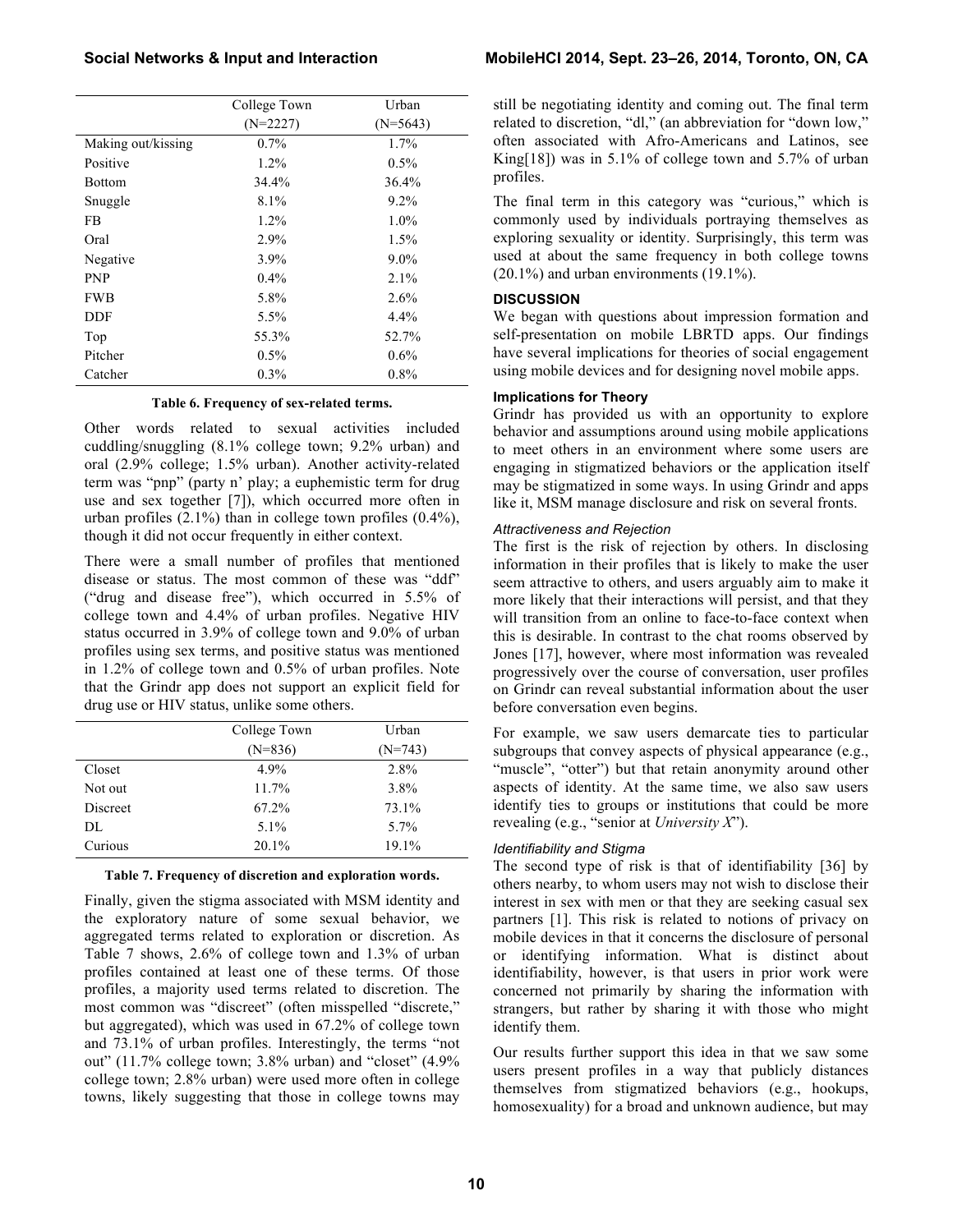also provide enough detail to signal their actual intent to others (in ways analogous to social steganography [2]). When they find a potential partner, they can then gauge when it is appropriate to share additional details through more private channels.

There was a clear tension for people around sex and sexuality, particularly with regard to potentially stigmatized behavior such as casual sex or "hooking up." The results for "looking," "not looking" and "no" clauses are particularly telling here. Of those who used "not looking" clauses, the most popular term by far was "hookups," and these occurred frequently in "no" clauses as well. Very few participants, on the other hand, identified themselves as overtly looking for "hookups," using euphemisms such as "fun," "nsa," and "friends" instead.

These results suggest that, in theorizing about how people use mobile applications, we should consider the possibility of stigmatized behaviors or practices. When we consider dating applications, for example, the predominant focus has been on honesty or deception about physical traits or characteristics (e.g., [5, 31]). These settings, however, are importantly distinct from the case we studied here. With Grindr, people appear to be using euphemism as a strategy for negotiating the tension between what Litt [23] refers to as the imagined and actual audiences, or for separating facets of their online lives [6]. This tension is arguably particularly acute in a location-aware application that enables stigmatized behaviors, because one could be visible to neighbors or others who happen to be nearby.

#### *Disclosing Location Information*

There is also, of course, some potential risk from sharing location information, which has been identified in past work (e.g., [28])) as a significant user concern even when sharing location with known contacts. We note, however, that this concern has largely not arisen in studies of how MSM use location-aware technologies [1, 11, 26], and does not seem to have hindered widespread adoption of Grindr and related apps.

Contrary to concerns expressed in prior studies about location privacy, in fact, we actually saw our participants re-insert elements of location details that were blurred by Grindr's sharing of only distance information. They did this by using neighborhoods, city names and institutions to identify with these and send signals that would otherwise be obscured by the way Grindr handles location information.

The behavior we observed, in light of past location privacy concerns, suggests that, as we think about the ways that location information is used by mobile apps, it is important to distinguish between notions of knowing that somebody is nearby (as in Grindr), knowing where somebody is in the sense of their geographic coordinates, and knowing the socially defined space that somebody currently identifies with [14]. In some ways, this revives old questions about places and spaces by providing new technological ways of understanding proximity and location. It also raises

questions about how people identify location to others in systems that represent location in different ways [4].

### **Limitations & Future Work**

There are several limitations to consider when interpreting these results. One clear limitation is that analysis of profile text does not allow us to verify that app users had particular intentions. Our results are consistent with initial qualitative explorations of apps for MSM in work cited above, but additional qualitative work is needed to understand people's self-presentation tactics. In addition, usage patterns in our data set could be used to understand if self presentation varies by time: would users on a break at work present differently than a user coming home from a bar or club.

In addition, we used relatively simple analysis techniques in understanding the profile data. We attempted automated classification of profiles for more sophisticated analysis, but had some difficulties. We used emergent text categorization algorithms, Latent Dirichlet Allocation and the Correlated Topic Model algorithms. Results were not stable but were indicative of several categories. Based on an analysis of these suggestions, we created a set of six categories, and attempted to hand code. However, two coders were unable to achieve good agreement. Preliminary analysis suggested that the profiles often had aspects of multiple categories. We encourage more sophisticated analysis of selfpresentation tactics in these apps, however, to understand how language is used to create different impressions. A first step in this direction may be to examine the features implemented across the different apps available and compare and contrast how they may affect impression formation and management.

#### **ACKNOWLEDGEMENTS**

This work was supported in part by a grant from the Sexualities Project at Northwestern.

### **REFERENCES**

- 1. Blackwell, C., Birnholtz, J. and Abbott, C. Seeing and being seen: co-situation and impression formation in a location-aware gay dating app. *New Media and Society*  (in press).
- 2. boyd, d. and Marwick, A. Social Steganography: Privacy in Networked Publics. Paper presented at the *. International Communication Association* 2011.
- 3. Conley, T. D. Perceived proposer personality characteristics and gender differences in acceptance of casual sex offers. *Journal of Personality and Social Psychology*, 100(2011), 309-329.
- 4. Cramer, H., Rost, M. and Holmquist, L. Performing a check-in: emerging practices, norms and 'conflicts' in location-sharing using foursquare. In *Proc. Mobile HCI* (2011), 57-66.
- 5. Ellison, N. B., Hancock, J. T. and Toma, C. Profile as Promise: A Framework for Conceptualizing Veracity in Online Dating Self-Presentations. *New Media and Society*, 14, 1 (2012), 45-62.